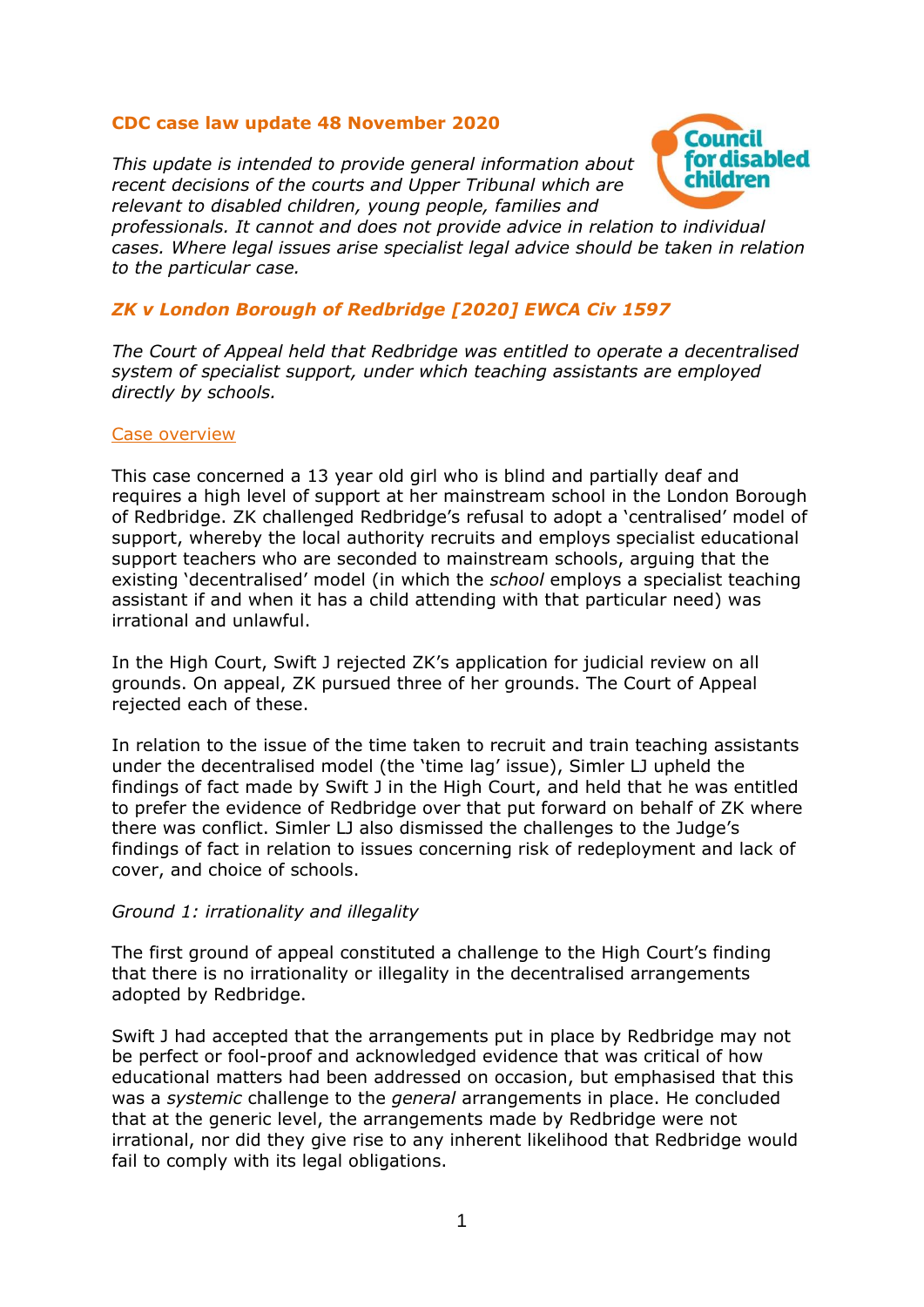ZK argued that the Judge had erred because he, first, failed to apply the correct test, and second, erred in his interpretation of section 42 of the Children and Families Act 2014 (which imposes a duty on the local authority to secure special educational and health care provision in accordance with the EHC plan). The Court of Appeal rejected these arguments.

First, ZK submitted that Swift J was wrong to apply a test of whether the Redbridge policy was 'realistically capable of implementation… in a way which does not lead to, permit or encourage unlawful acts'. It was submitted that in light of cases decided after Swift J's judgment (including *FB (Afghanistan) v SSHD* and *BF (Eritrea) v SSHD*), the appropriate test for determining whether there is systemic illegality is to ask whether there is a real, rather than fanciful, risk of a breach by Redbridge of its section 42 duty for more than a minimum number of visually impaired children.

However, Simler LJ (with whom the rest of the Court of Appeal agreed) held that it was not necessary or useful to analyse the various cases. The Court of Appeal stated that context is important in determining the appropriate test to be applied. The test applied by Swift J was whether the arrangements gave rise to any inherent likelihood that Redbridge would fail to comply with its section 42 obligation: there had to be a risk of unfairness *inherent in the system* rather than one arising in the course of individual decision-making. The Court of Appeal held that this was correct, and emphasised that what matters in a systemic challenge of this kind is the need to distinguish between an inherent failure in the system and individual failings or unfairness. The court must distinguish between evidence that demonstrates a *systemic* problem from *individual* failures.

Simler LJ held that Swift J did this, and therefore she was satisfied that Swift J's analysis of the law was correct. Simler LJ therefore held that Swift J was 'amply entitled' to conclude that Redbridge's arrangements are sufficient when considered at a systemic level and do not entail any inherent likelihood that Redbridge will fail to comply with its section 42 obligations. Specifically, Simler LJ stated that 'While I can see the attractions of a centralised model which puts the local authority in full charge in terms of preparing to secure whatever provision is specified in a student's EHC plan no matter how complex and low incidence it might be, there is no evidence here of Redbridge's model putting constraints on early planning, or taking it out of the driving seat.'

Second, ZK submitted that Swift J misunderstood the mandatory nature of the section 42 duty, importing into it a 'reasonable endeavours' or 'best endeavours' defence. The Court of Appeal held that this was a misreading: Swift J's reference to 'reasonable forward planning' did not import a reasonable endeavours defence, nor did Swift J dilute the duty by concluding that 'secure' means 'provide and maintain'.

### *Ground 2: unlawful discrimination*

The second ground of appeal was that Swift J erred in dismissing ZK's discrimination grounds by finding that the decentralised model did not inherently disadvantage children with severe visual impairment. The Court of Appeal rejected this.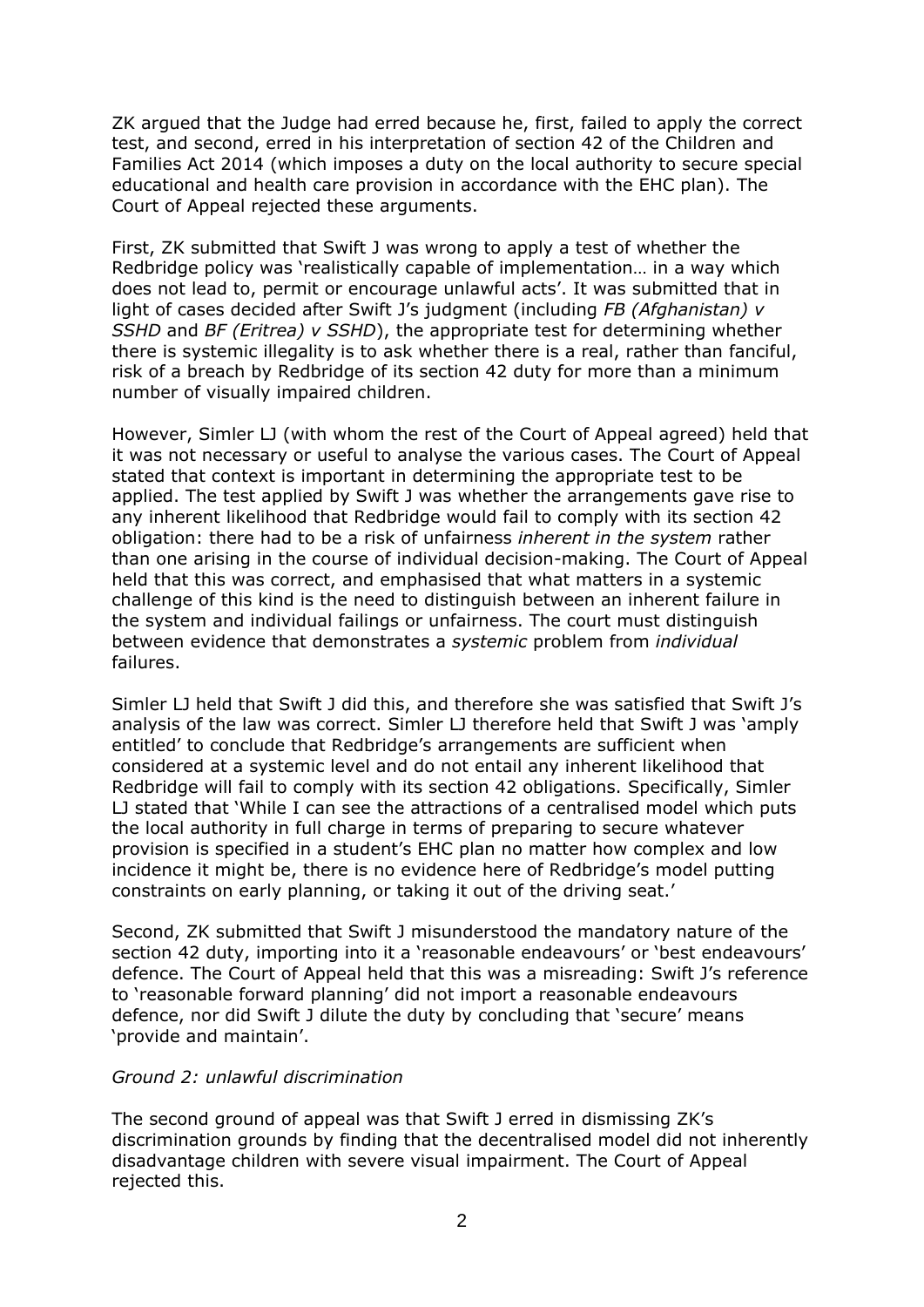Simler LJ reasoned that Swift J 'made no findings of specific failings or breaches and was not invited to do so' in relation to section 42 of the 2014 Act, and the Court of Appeal could not either. Swift J's focus was at a generic level, and he was satisfied that the Redbridge arrangements made sufficient allowance for the differences between pupils with special educational needs requiring specialist teaching assistants and other pupils. Simler LJ found that there was evidence to support Swift J's conclusions. Further, Swift J had expressly addressed the contention that ZK's choice of school was narrowed by the decentralised model and, in light of the evidence, concluded that it was not. Simler LJ found that he was entitled to conclude this.

### *Ground 3: the section 149 public sector equality duty*

The premise for the claim regarding the public sector equality duty was that Redbridge failed to have due regard to the special educational needs of pupils and the need to eliminate discrimination between such pupils in mainstream schools, by maintaining the decentralised model. Swift J rejected this, because the very purpose of the arrangements Redbridge puts in place is to seek to eliminate discrimination between visually impaired pupils and other pupils who do not have special educational needs. ZK argued that the Judge had been wrong to infer compliance with the PSED. The Court of Appeal rejected this.

Simler LJ held that Redbridge had not needed to refer expressly to the public sector equality duty in order to comply with it. Where a public body is discharging its functions under legislation expressly directed at the needs of a protected group, it may be unnecessary to refer expressly to the PSED or to infer from an omission to do so, a failure to have regard to that duty. The nature of the duty is informed by the particular function being exercised. Therefore, the Court of Appeal held that the Judge had not erred in his approach.

### What this means for children, young people and families

This case holds that local authorities can adopt decentralised systems of specialist support, in order to meet their obligations regarding EHC plans. A system will not be found to be irrational or illegal merely on the basis of individual complaints: there must be, at a general or systematic level, an inherent risk of unfairness or failure to comply with statutory duties (here the section 42 duty).

However, the Court of Appeal emphasised the mandatory nature of the section 42 duty to secure and arrange the education and health provision in every child and young person's EHC plan. Simler LJ held that 'the duty has no "reasonable endeavours" escape clause available to excuse failure to secure the provision specified.' Any failure to comply with the section 42 duty in an individual case can be challenged by way of judicial review, focussing on the facts of that case.

### Implications for local authorities and other public bodies

This decision will be welcomed by almost half of all local authorities (45%) who currently operate decentralised models of specialist support. However, the decision emphasises that local authorities need to ensure that systems do not have an inherent risk of unfairness and that systems must make sufficient